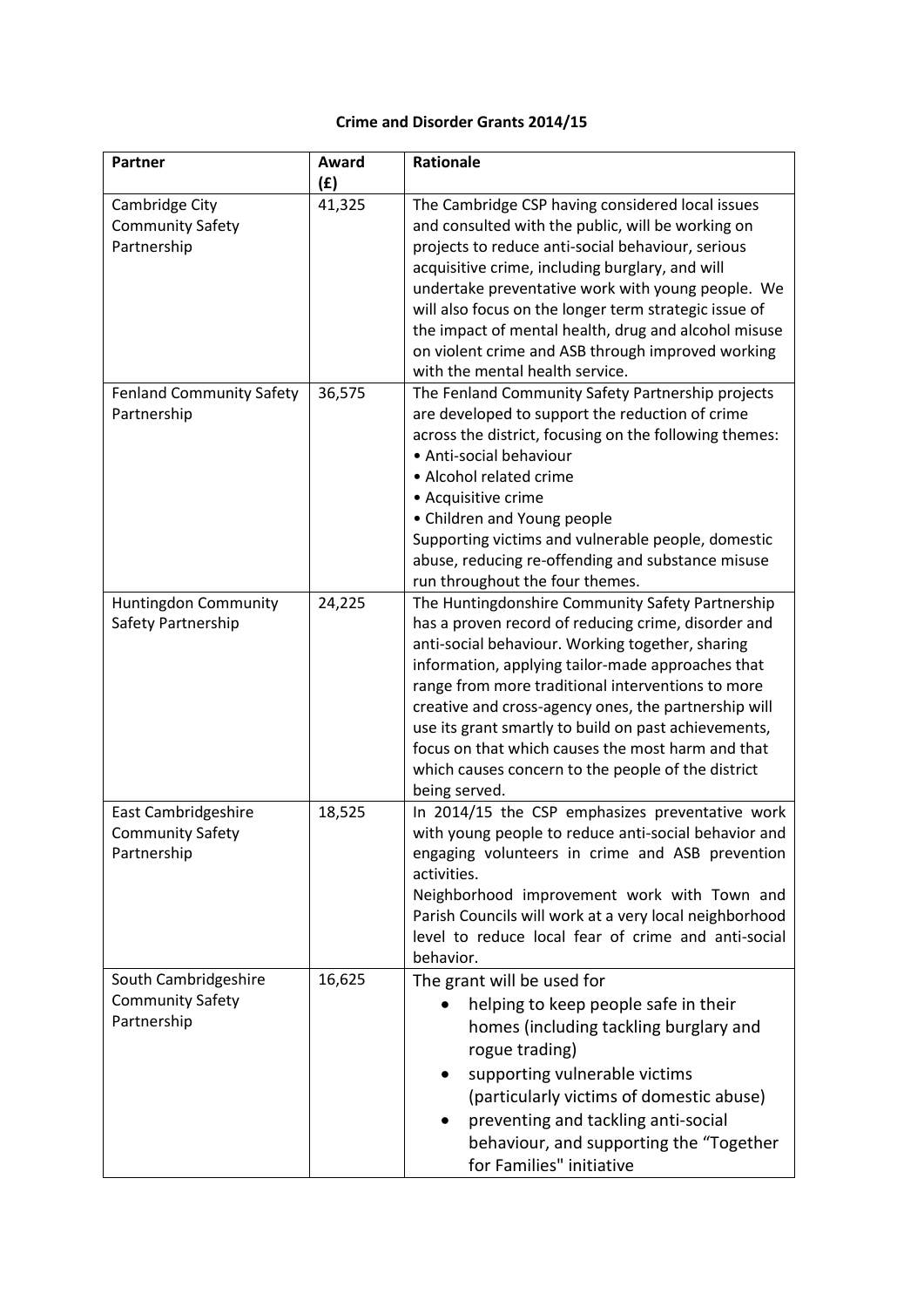| Offender Management scheme.<br>As part of the four priorities, we will aim to<br>improve how we work together on (a) mental<br>health issues and (b) with young people.<br>41,000<br>This grant funds a Young Persons' IDVA for<br>Multi Agency Referral Unit<br>- Independent Domestic<br>Cambridgeshire who provides specialist support to<br>Violence Advocate<br>young victims of domestic abuse. The grant is made<br>in line with the Police and Crime Priority 'Keeping<br>people safe' which is contained within the Police and<br>Crime Plan.<br>Safer Peterborough Partnership has an integrated<br>184,500<br>Peterborough Drug<br>Intervention<br>treatment system that promotes recovery for drug<br>users across the criminal justice system; reducing<br>offending and anti-social behaviour, and improving<br>health. It links clearly with alcohol treatment,<br>substance misuse prevention, and criminal justice<br>interventions to build more cohesive, safer and<br>confident communities.<br>104,400<br>Cambridgeshire Drug<br>Through effective partnership working aligned to<br>Intervention<br>both IOM and Transforming Rehabilitation, DAAT's<br>START programme will engage substance misusing<br>offenders, at all stages of the criminal justice process,<br>to participate in effective, structured treatment. The<br>intention is to reduce the impact of drug related<br>offending and create fewer victims of crime.<br>107,825<br>Safer Peterborough<br>Safer Peterborough Partnership builds cohesive, safer<br>and confident communities by driving down rates of<br>Partnership<br>reported crime and anti-social behaviour. It is<br>committed to Peterborough's preventative agenda |  | continuing support for the Countywide<br>$\bullet$ |
|-------------------------------------------------------------------------------------------------------------------------------------------------------------------------------------------------------------------------------------------------------------------------------------------------------------------------------------------------------------------------------------------------------------------------------------------------------------------------------------------------------------------------------------------------------------------------------------------------------------------------------------------------------------------------------------------------------------------------------------------------------------------------------------------------------------------------------------------------------------------------------------------------------------------------------------------------------------------------------------------------------------------------------------------------------------------------------------------------------------------------------------------------------------------------------------------------------------------------------------------------------------------------------------------------------------------------------------------------------------------------------------------------------------------------------------------------------------------------------------------------------------------------------------------------------------------------------------------------------------------------------------------------------------------------------------------------------------------------------|--|----------------------------------------------------|
|                                                                                                                                                                                                                                                                                                                                                                                                                                                                                                                                                                                                                                                                                                                                                                                                                                                                                                                                                                                                                                                                                                                                                                                                                                                                                                                                                                                                                                                                                                                                                                                                                                                                                                                               |  |                                                    |
|                                                                                                                                                                                                                                                                                                                                                                                                                                                                                                                                                                                                                                                                                                                                                                                                                                                                                                                                                                                                                                                                                                                                                                                                                                                                                                                                                                                                                                                                                                                                                                                                                                                                                                                               |  |                                                    |
|                                                                                                                                                                                                                                                                                                                                                                                                                                                                                                                                                                                                                                                                                                                                                                                                                                                                                                                                                                                                                                                                                                                                                                                                                                                                                                                                                                                                                                                                                                                                                                                                                                                                                                                               |  |                                                    |
|                                                                                                                                                                                                                                                                                                                                                                                                                                                                                                                                                                                                                                                                                                                                                                                                                                                                                                                                                                                                                                                                                                                                                                                                                                                                                                                                                                                                                                                                                                                                                                                                                                                                                                                               |  |                                                    |
|                                                                                                                                                                                                                                                                                                                                                                                                                                                                                                                                                                                                                                                                                                                                                                                                                                                                                                                                                                                                                                                                                                                                                                                                                                                                                                                                                                                                                                                                                                                                                                                                                                                                                                                               |  |                                                    |
|                                                                                                                                                                                                                                                                                                                                                                                                                                                                                                                                                                                                                                                                                                                                                                                                                                                                                                                                                                                                                                                                                                                                                                                                                                                                                                                                                                                                                                                                                                                                                                                                                                                                                                                               |  |                                                    |
|                                                                                                                                                                                                                                                                                                                                                                                                                                                                                                                                                                                                                                                                                                                                                                                                                                                                                                                                                                                                                                                                                                                                                                                                                                                                                                                                                                                                                                                                                                                                                                                                                                                                                                                               |  |                                                    |
|                                                                                                                                                                                                                                                                                                                                                                                                                                                                                                                                                                                                                                                                                                                                                                                                                                                                                                                                                                                                                                                                                                                                                                                                                                                                                                                                                                                                                                                                                                                                                                                                                                                                                                                               |  |                                                    |
|                                                                                                                                                                                                                                                                                                                                                                                                                                                                                                                                                                                                                                                                                                                                                                                                                                                                                                                                                                                                                                                                                                                                                                                                                                                                                                                                                                                                                                                                                                                                                                                                                                                                                                                               |  |                                                    |
|                                                                                                                                                                                                                                                                                                                                                                                                                                                                                                                                                                                                                                                                                                                                                                                                                                                                                                                                                                                                                                                                                                                                                                                                                                                                                                                                                                                                                                                                                                                                                                                                                                                                                                                               |  |                                                    |
|                                                                                                                                                                                                                                                                                                                                                                                                                                                                                                                                                                                                                                                                                                                                                                                                                                                                                                                                                                                                                                                                                                                                                                                                                                                                                                                                                                                                                                                                                                                                                                                                                                                                                                                               |  |                                                    |
|                                                                                                                                                                                                                                                                                                                                                                                                                                                                                                                                                                                                                                                                                                                                                                                                                                                                                                                                                                                                                                                                                                                                                                                                                                                                                                                                                                                                                                                                                                                                                                                                                                                                                                                               |  |                                                    |
|                                                                                                                                                                                                                                                                                                                                                                                                                                                                                                                                                                                                                                                                                                                                                                                                                                                                                                                                                                                                                                                                                                                                                                                                                                                                                                                                                                                                                                                                                                                                                                                                                                                                                                                               |  |                                                    |
|                                                                                                                                                                                                                                                                                                                                                                                                                                                                                                                                                                                                                                                                                                                                                                                                                                                                                                                                                                                                                                                                                                                                                                                                                                                                                                                                                                                                                                                                                                                                                                                                                                                                                                                               |  |                                                    |
|                                                                                                                                                                                                                                                                                                                                                                                                                                                                                                                                                                                                                                                                                                                                                                                                                                                                                                                                                                                                                                                                                                                                                                                                                                                                                                                                                                                                                                                                                                                                                                                                                                                                                                                               |  |                                                    |
|                                                                                                                                                                                                                                                                                                                                                                                                                                                                                                                                                                                                                                                                                                                                                                                                                                                                                                                                                                                                                                                                                                                                                                                                                                                                                                                                                                                                                                                                                                                                                                                                                                                                                                                               |  |                                                    |
|                                                                                                                                                                                                                                                                                                                                                                                                                                                                                                                                                                                                                                                                                                                                                                                                                                                                                                                                                                                                                                                                                                                                                                                                                                                                                                                                                                                                                                                                                                                                                                                                                                                                                                                               |  |                                                    |
|                                                                                                                                                                                                                                                                                                                                                                                                                                                                                                                                                                                                                                                                                                                                                                                                                                                                                                                                                                                                                                                                                                                                                                                                                                                                                                                                                                                                                                                                                                                                                                                                                                                                                                                               |  |                                                    |
|                                                                                                                                                                                                                                                                                                                                                                                                                                                                                                                                                                                                                                                                                                                                                                                                                                                                                                                                                                                                                                                                                                                                                                                                                                                                                                                                                                                                                                                                                                                                                                                                                                                                                                                               |  |                                                    |
|                                                                                                                                                                                                                                                                                                                                                                                                                                                                                                                                                                                                                                                                                                                                                                                                                                                                                                                                                                                                                                                                                                                                                                                                                                                                                                                                                                                                                                                                                                                                                                                                                                                                                                                               |  |                                                    |
|                                                                                                                                                                                                                                                                                                                                                                                                                                                                                                                                                                                                                                                                                                                                                                                                                                                                                                                                                                                                                                                                                                                                                                                                                                                                                                                                                                                                                                                                                                                                                                                                                                                                                                                               |  |                                                    |
|                                                                                                                                                                                                                                                                                                                                                                                                                                                                                                                                                                                                                                                                                                                                                                                                                                                                                                                                                                                                                                                                                                                                                                                                                                                                                                                                                                                                                                                                                                                                                                                                                                                                                                                               |  |                                                    |
|                                                                                                                                                                                                                                                                                                                                                                                                                                                                                                                                                                                                                                                                                                                                                                                                                                                                                                                                                                                                                                                                                                                                                                                                                                                                                                                                                                                                                                                                                                                                                                                                                                                                                                                               |  |                                                    |
|                                                                                                                                                                                                                                                                                                                                                                                                                                                                                                                                                                                                                                                                                                                                                                                                                                                                                                                                                                                                                                                                                                                                                                                                                                                                                                                                                                                                                                                                                                                                                                                                                                                                                                                               |  |                                                    |
|                                                                                                                                                                                                                                                                                                                                                                                                                                                                                                                                                                                                                                                                                                                                                                                                                                                                                                                                                                                                                                                                                                                                                                                                                                                                                                                                                                                                                                                                                                                                                                                                                                                                                                                               |  |                                                    |
|                                                                                                                                                                                                                                                                                                                                                                                                                                                                                                                                                                                                                                                                                                                                                                                                                                                                                                                                                                                                                                                                                                                                                                                                                                                                                                                                                                                                                                                                                                                                                                                                                                                                                                                               |  |                                                    |
|                                                                                                                                                                                                                                                                                                                                                                                                                                                                                                                                                                                                                                                                                                                                                                                                                                                                                                                                                                                                                                                                                                                                                                                                                                                                                                                                                                                                                                                                                                                                                                                                                                                                                                                               |  |                                                    |
|                                                                                                                                                                                                                                                                                                                                                                                                                                                                                                                                                                                                                                                                                                                                                                                                                                                                                                                                                                                                                                                                                                                                                                                                                                                                                                                                                                                                                                                                                                                                                                                                                                                                                                                               |  |                                                    |
| by clear linkage with the Sustainable Community                                                                                                                                                                                                                                                                                                                                                                                                                                                                                                                                                                                                                                                                                                                                                                                                                                                                                                                                                                                                                                                                                                                                                                                                                                                                                                                                                                                                                                                                                                                                                                                                                                                                               |  |                                                    |
| Strategy, whilst continuing its focus on tackling                                                                                                                                                                                                                                                                                                                                                                                                                                                                                                                                                                                                                                                                                                                                                                                                                                                                                                                                                                                                                                                                                                                                                                                                                                                                                                                                                                                                                                                                                                                                                                                                                                                                             |  |                                                    |
| current issues of cohesion, crime, disorder and safety                                                                                                                                                                                                                                                                                                                                                                                                                                                                                                                                                                                                                                                                                                                                                                                                                                                                                                                                                                                                                                                                                                                                                                                                                                                                                                                                                                                                                                                                                                                                                                                                                                                                        |  |                                                    |
| within neighbourhoods.                                                                                                                                                                                                                                                                                                                                                                                                                                                                                                                                                                                                                                                                                                                                                                                                                                                                                                                                                                                                                                                                                                                                                                                                                                                                                                                                                                                                                                                                                                                                                                                                                                                                                                        |  |                                                    |
| The grant funds three Prevention Officers. These<br>Cambridgeshire Youth<br>92,000                                                                                                                                                                                                                                                                                                                                                                                                                                                                                                                                                                                                                                                                                                                                                                                                                                                                                                                                                                                                                                                                                                                                                                                                                                                                                                                                                                                                                                                                                                                                                                                                                                            |  |                                                    |
| <b>Offending Service</b><br>Officers work in high need areas in Cambridgeshire to                                                                                                                                                                                                                                                                                                                                                                                                                                                                                                                                                                                                                                                                                                                                                                                                                                                                                                                                                                                                                                                                                                                                                                                                                                                                                                                                                                                                                                                                                                                                                                                                                                             |  |                                                    |
| prevent young people at risk from entering the                                                                                                                                                                                                                                                                                                                                                                                                                                                                                                                                                                                                                                                                                                                                                                                                                                                                                                                                                                                                                                                                                                                                                                                                                                                                                                                                                                                                                                                                                                                                                                                                                                                                                |  |                                                    |
| criminal justice system. The Officers work closely                                                                                                                                                                                                                                                                                                                                                                                                                                                                                                                                                                                                                                                                                                                                                                                                                                                                                                                                                                                                                                                                                                                                                                                                                                                                                                                                                                                                                                                                                                                                                                                                                                                                            |  |                                                    |
| with local Police Officers and Children's Services to                                                                                                                                                                                                                                                                                                                                                                                                                                                                                                                                                                                                                                                                                                                                                                                                                                                                                                                                                                                                                                                                                                                                                                                                                                                                                                                                                                                                                                                                                                                                                                                                                                                                         |  |                                                    |
| identify young people.                                                                                                                                                                                                                                                                                                                                                                                                                                                                                                                                                                                                                                                                                                                                                                                                                                                                                                                                                                                                                                                                                                                                                                                                                                                                                                                                                                                                                                                                                                                                                                                                                                                                                                        |  |                                                    |
| The PCC funding will primarily support the crime<br>Peterborough Youth<br>74,000                                                                                                                                                                                                                                                                                                                                                                                                                                                                                                                                                                                                                                                                                                                                                                                                                                                                                                                                                                                                                                                                                                                                                                                                                                                                                                                                                                                                                                                                                                                                                                                                                                              |  |                                                    |
| prevention agenda, securing staff time to work with<br><b>Offending Service</b>                                                                                                                                                                                                                                                                                                                                                                                                                                                                                                                                                                                                                                                                                                                                                                                                                                                                                                                                                                                                                                                                                                                                                                                                                                                                                                                                                                                                                                                                                                                                                                                                                                               |  |                                                    |
| young people at risk of offending or who have                                                                                                                                                                                                                                                                                                                                                                                                                                                                                                                                                                                                                                                                                                                                                                                                                                                                                                                                                                                                                                                                                                                                                                                                                                                                                                                                                                                                                                                                                                                                                                                                                                                                                 |  |                                                    |
| committed a first low level offence. By tackling the                                                                                                                                                                                                                                                                                                                                                                                                                                                                                                                                                                                                                                                                                                                                                                                                                                                                                                                                                                                                                                                                                                                                                                                                                                                                                                                                                                                                                                                                                                                                                                                                                                                                          |  |                                                    |
| underlying issues at this early stage, crime will be                                                                                                                                                                                                                                                                                                                                                                                                                                                                                                                                                                                                                                                                                                                                                                                                                                                                                                                                                                                                                                                                                                                                                                                                                                                                                                                                                                                                                                                                                                                                                                                                                                                                          |  |                                                    |
| significantly reduced in the longer term.                                                                                                                                                                                                                                                                                                                                                                                                                                                                                                                                                                                                                                                                                                                                                                                                                                                                                                                                                                                                                                                                                                                                                                                                                                                                                                                                                                                                                                                                                                                                                                                                                                                                                     |  |                                                    |
| Cambridgeshire<br>57,000<br>Drug enforcement is now strategically aligned with<br>drugs intervention at Peterborough. With both<br>Constabulary - Drug                                                                                                                                                                                                                                                                                                                                                                                                                                                                                                                                                                                                                                                                                                                                                                                                                                                                                                                                                                                                                                                                                                                                                                                                                                                                                                                                                                                                                                                                                                                                                                        |  |                                                    |
| mandatory and voluntary intervention pathways for<br><b>Testing</b>                                                                                                                                                                                                                                                                                                                                                                                                                                                                                                                                                                                                                                                                                                                                                                                                                                                                                                                                                                                                                                                                                                                                                                                                                                                                                                                                                                                                                                                                                                                                                                                                                                                           |  |                                                    |
| drug dependant users. Keeping people safe priorities                                                                                                                                                                                                                                                                                                                                                                                                                                                                                                                                                                                                                                                                                                                                                                                                                                                                                                                                                                                                                                                                                                                                                                                                                                                                                                                                                                                                                                                                                                                                                                                                                                                                          |  |                                                    |
| for 2014/15 are to continue the development of early                                                                                                                                                                                                                                                                                                                                                                                                                                                                                                                                                                                                                                                                                                                                                                                                                                                                                                                                                                                                                                                                                                                                                                                                                                                                                                                                                                                                                                                                                                                                                                                                                                                                          |  |                                                    |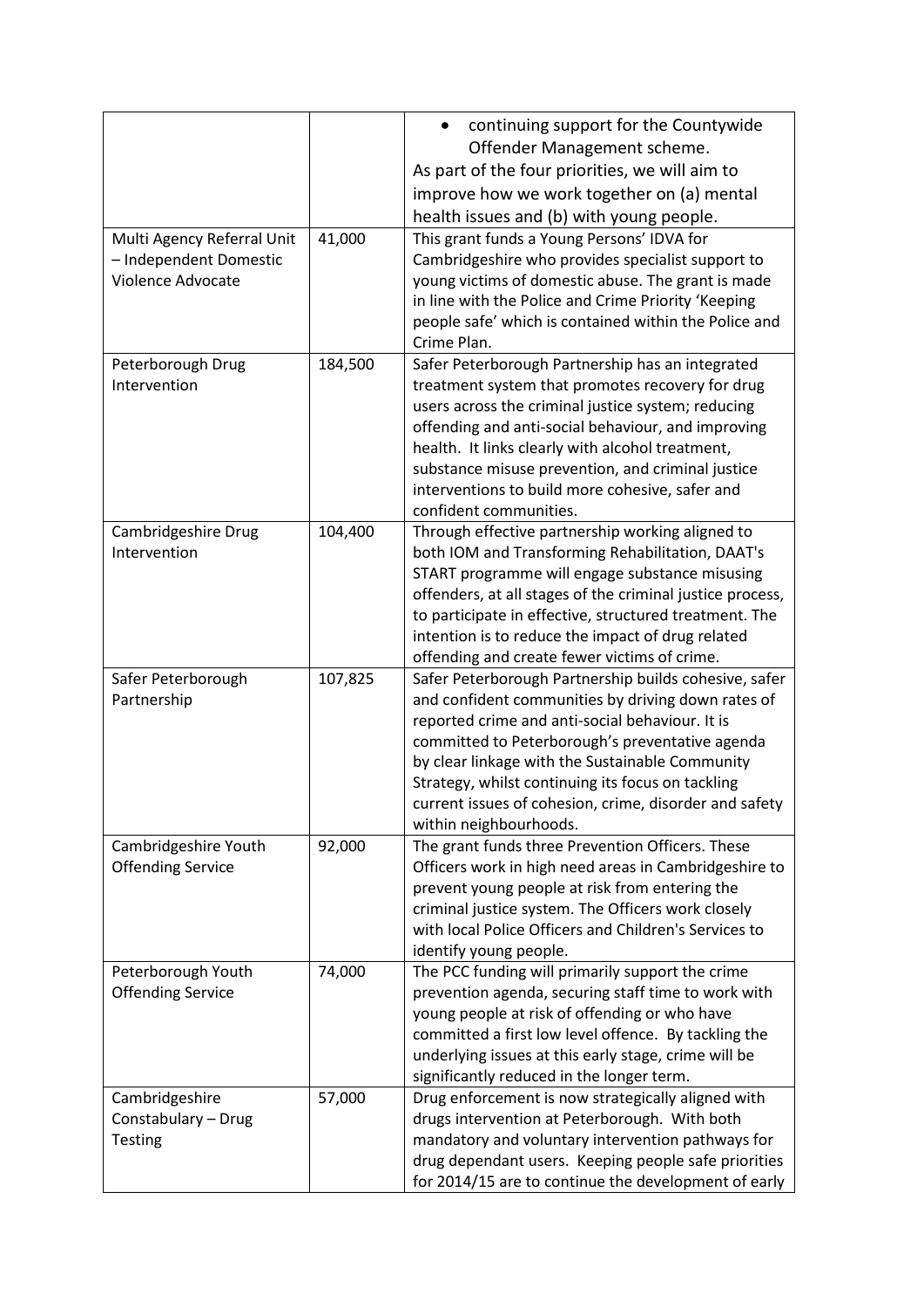|                                |        | intervention and prevention pathways alongside the     |
|--------------------------------|--------|--------------------------------------------------------|
|                                |        | frequent attendees data and the Peterborough crime     |
|                                |        | priorities.                                            |
| <b>ECINS Reserve</b>           | 33,000 | ECINs is a partnership information sharing system      |
|                                |        | which enables real time case management. It is being   |
|                                |        | used, for example, to support multi-agency work on     |
|                                |        |                                                        |
|                                |        | ASB, licencing and Integrated Offender Management.     |
|                                |        | The Commissioner has committed to fund the system      |
|                                |        | from 2015 and this reserve forms half of the fund      |
|                                |        | needed.                                                |
| Integrated Offender            | 41,000 | IOM is successful in reducing the reoffending of       |
| Management                     |        | prolific offenders most at risk of committing          |
|                                |        | acquisitive crime such burglary and car crime. Key     |
|                                |        | agencies work together to assist offenders to address  |
|                                |        | the causes of their reoffending whilst those that do   |
|                                |        | not engage are subject to robust                       |
|                                |        | disruption/enforcement activity.                       |
| <b>Emerging Projects</b>       | 28,000 | This fund enables the Commissioner to respond to       |
|                                |        | new and emerging crime trends through funding          |
|                                |        | preventative initiatives as they are identified.       |
|                                |        |                                                        |
| <b>Criminal Justice Board</b>  | 25,000 | The grant is made to sustain the management of the     |
| (Hosted service)               |        | Cambridgeshire Criminal Justice Board (CCJB), it       |
|                                |        | provides staffing resource to the CCJB delivery sub    |
|                                |        | group structure to achieve the key strategic           |
|                                |        | priorities. The national criminal justice system       |
|                                |        | modernisation and efficiency programme of change       |
|                                |        | (to digitise and computerise the investigation and     |
|                                |        | prosecution process and documentation) is owned by     |
|                                |        | the county level CCJB.                                 |
| Multi Agency Public            | 50,000 | The Multi-Agency Public Protection Arrangements        |
| <b>Protection Arrangements</b> |        | are a set of arrangements to manage the risk posed     |
| (funds admin post in           |        | by the most serious sexual and violent offenders       |
| Probation)                     |        | (MAPPA-eligible offenders) under the provisions of     |
|                                |        | sections 325 to 327b of the Criminal Justice Act 2003. |
|                                |        | They bring together the Police, Probation and Prison   |
|                                |        | Services into what is known as the MAPPA               |
|                                |        | Responsible Authority. There are three management      |
|                                |        | levels intended to ensure that resources are focused   |
|                                |        | upon the cases where they are most needed,             |
|                                |        | generally those involving the higher risks of serious  |
|                                |        | harm.                                                  |
|                                |        |                                                        |
| Cambridge Local                | 48,468 | This is a Statutory Board the Constabulary supports.   |
| Safeguarding Children          |        |                                                        |
| <b>Board</b>                   |        |                                                        |
| Peterborough Local             | 37,773 | This is a Statutory Board the Constabulary supports.   |
| Safeguarding Children          |        |                                                        |
| <b>Board</b>                   |        |                                                        |
| Huntingdon Business            | 6,000  | Huntingdonshire Business Against Crime is a non-       |
| <b>Against Crime</b>           |        | profit making organisation set up in 2004 to help      |
|                                |        | reduce crime and anti-social behaviour in retail       |